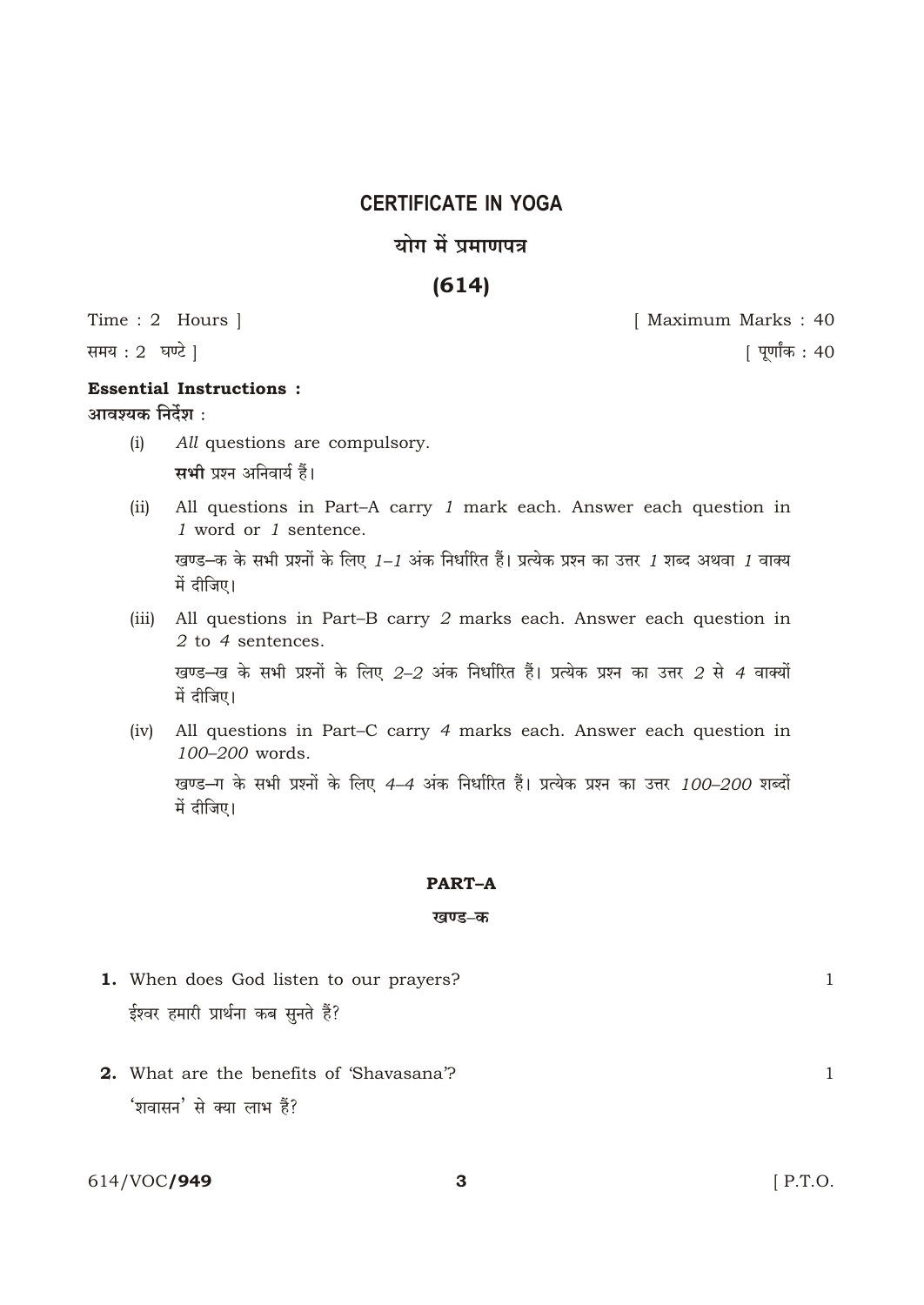|                                                  | $\mathbf{1}$                                                                                                                                                                                                                                                                                                                                                                                                                                                                                                                                                                                                    |
|--------------------------------------------------|-----------------------------------------------------------------------------------------------------------------------------------------------------------------------------------------------------------------------------------------------------------------------------------------------------------------------------------------------------------------------------------------------------------------------------------------------------------------------------------------------------------------------------------------------------------------------------------------------------------------|
| बायीं नासिका से चलने वाले स्वर को क्या कहते हैं? |                                                                                                                                                                                                                                                                                                                                                                                                                                                                                                                                                                                                                 |
|                                                  |                                                                                                                                                                                                                                                                                                                                                                                                                                                                                                                                                                                                                 |
|                                                  | $\mathbf{1}$                                                                                                                                                                                                                                                                                                                                                                                                                                                                                                                                                                                                    |
| हम कौन-कौन से स्वाद का अनुभव कर सकते हैं?        |                                                                                                                                                                                                                                                                                                                                                                                                                                                                                                                                                                                                                 |
|                                                  | $\mathbf{1}$                                                                                                                                                                                                                                                                                                                                                                                                                                                                                                                                                                                                    |
|                                                  |                                                                                                                                                                                                                                                                                                                                                                                                                                                                                                                                                                                                                 |
|                                                  |                                                                                                                                                                                                                                                                                                                                                                                                                                                                                                                                                                                                                 |
|                                                  | $\mathbf{1}$                                                                                                                                                                                                                                                                                                                                                                                                                                                                                                                                                                                                    |
| र्नीद न आने के क्या कारण हो सकते हैं?            |                                                                                                                                                                                                                                                                                                                                                                                                                                                                                                                                                                                                                 |
|                                                  |                                                                                                                                                                                                                                                                                                                                                                                                                                                                                                                                                                                                                 |
|                                                  | $\mathbf{1}$                                                                                                                                                                                                                                                                                                                                                                                                                                                                                                                                                                                                    |
| मन को इन्द्रियों का स्वामी क्यों कहते हैं?       |                                                                                                                                                                                                                                                                                                                                                                                                                                                                                                                                                                                                                 |
|                                                  | $\mathbf{1}$                                                                                                                                                                                                                                                                                                                                                                                                                                                                                                                                                                                                    |
|                                                  |                                                                                                                                                                                                                                                                                                                                                                                                                                                                                                                                                                                                                 |
|                                                  |                                                                                                                                                                                                                                                                                                                                                                                                                                                                                                                                                                                                                 |
|                                                  | $\mathbf{1}$                                                                                                                                                                                                                                                                                                                                                                                                                                                                                                                                                                                                    |
| जिह्वा का क्या कार्य है?                         |                                                                                                                                                                                                                                                                                                                                                                                                                                                                                                                                                                                                                 |
|                                                  |                                                                                                                                                                                                                                                                                                                                                                                                                                                                                                                                                                                                                 |
|                                                  |                                                                                                                                                                                                                                                                                                                                                                                                                                                                                                                                                                                                                 |
| पेट साफ़ रहना क्यों जरूरी है?                    |                                                                                                                                                                                                                                                                                                                                                                                                                                                                                                                                                                                                                 |
|                                                  | $\mathbf 1$                                                                                                                                                                                                                                                                                                                                                                                                                                                                                                                                                                                                     |
|                                                  |                                                                                                                                                                                                                                                                                                                                                                                                                                                                                                                                                                                                                 |
|                                                  |                                                                                                                                                                                                                                                                                                                                                                                                                                                                                                                                                                                                                 |
|                                                  | 1                                                                                                                                                                                                                                                                                                                                                                                                                                                                                                                                                                                                               |
| हृदय क्या कार्य करता है?                         |                                                                                                                                                                                                                                                                                                                                                                                                                                                                                                                                                                                                                 |
|                                                  | <b>3.</b> What do we call the breath taken by left nostril?<br>4. Which tastes can we enjoy?<br><b>5.</b> Why should the food be chewed properly?<br>भोजन चबा-चबाकर क्यों खाना चाहिए?<br>6. What are the reasons for insomnia?<br><b>7.</b> Why is the mind called the lord of sensory organs?<br>8. What constitutes Tamsic Food?<br>'तामसिक भोजन' कैसा होता है?<br><b>9.</b> What is the function of tongue?<br><b>10.</b> Why should the stomach remain clear?<br>11. What is the life span of red blood cells?<br>लाल रुधिर (रक्त) कोशिकाओं का जीवनकाल कितना होता है?<br>12. What is the function of heart? |

# 614/VOC**/949**

 $\overline{\mathbf{4}}$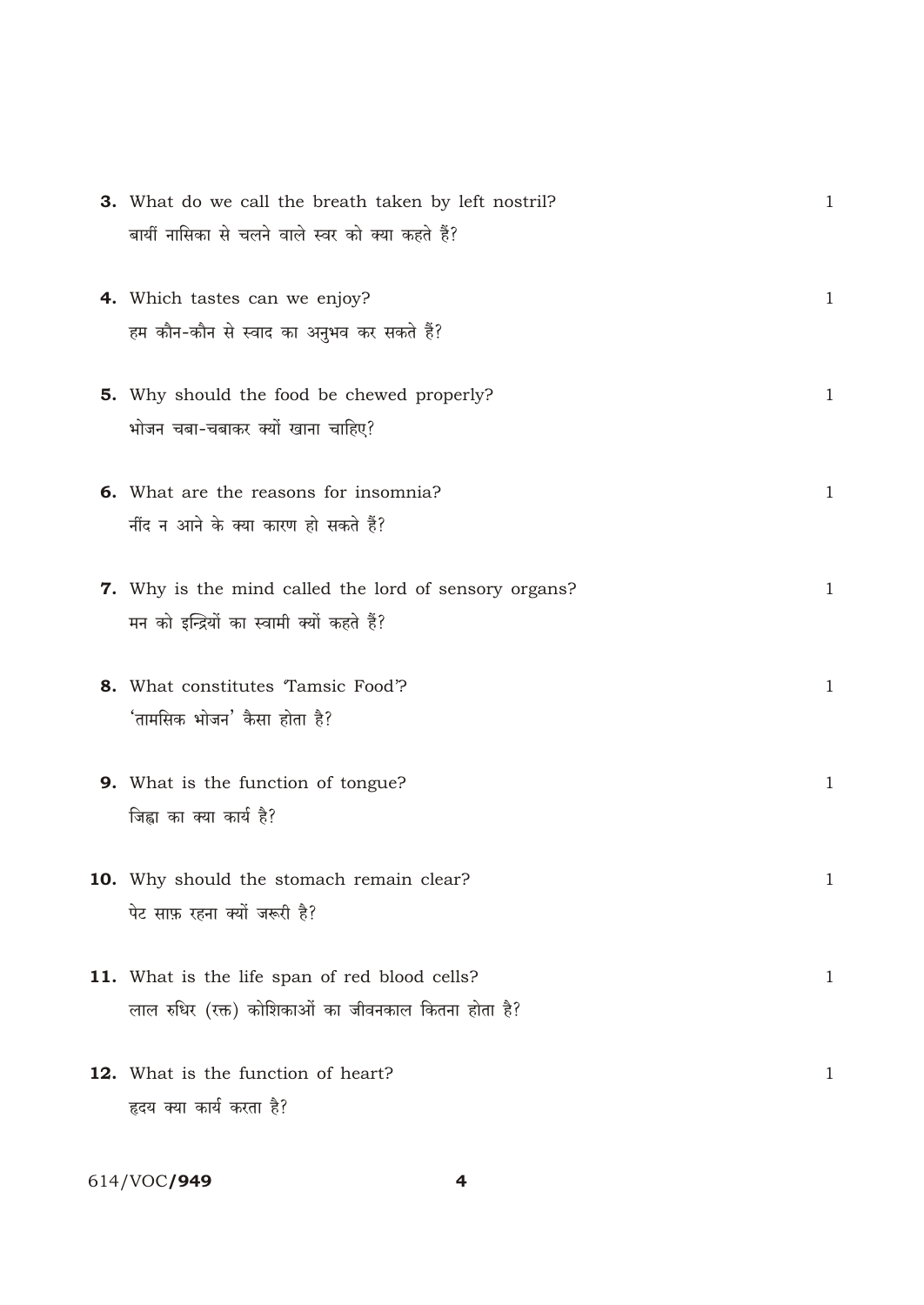### **PART-B**

### खण्ड-ख

|     | 13. Write down the difference between Yogabhyas and Exercise.<br>योगाभ्यास और व्यायाम में क्या अन्तर है?                                               | $\overline{2}$ |
|-----|--------------------------------------------------------------------------------------------------------------------------------------------------------|----------------|
|     | <b>14.</b> Write about the effects and usefulness of Meditative Asanas.<br>ध्यानात्मक आसनों के प्रभाव एवं उपयोगिता बताइए।                              | $\sqrt{2}$     |
|     | <b>15.</b> Write down any <i>four</i> characteristics of 'Curing by Yoga Therapy'.<br>'योग द्वारा रोग उपचार पद्धति' की कोई <b>चार</b> विशेषताएँ लिखिए। | 2              |
|     | <b>16.</b> How to keep our body pious, healthy and strong?<br>शरीर को शुद्ध और हृष्ट-पुष्ट कैसे किया जा सकता है?                                       | $\overline{2}$ |
|     | 17. How has Maharishi Patanjali defined Yoga?<br>महर्षि पतंजलि ने योग को कैसे परिभाषित किया है?                                                        | $\sqrt{2}$     |
|     | <b>18.</b> What do you understand by 'Saucha' (Purity of Body and Mind)?<br>'शौच' से आप क्या समझते हैं?                                                | 2              |
|     | 19. What are the advantages of Swadhyaya (Study of Scriptures)?<br>स्वाध्याय से क्या-क्या लाभ हैं?                                                     | $\overline{2}$ |
|     | 20. Why did Mahadevi Verma not accept the disciplehood of Mahasthavir?<br>महादेवी वर्मा ने महास्थविर से दीक्षा क्यों नहीं ली?                          | 2              |
|     | <b>21.</b> With reference to moral stories, what is thumb rule of progress?<br>बोध कथाओं के सदंर्भ में सुख-समृद्धि का मूल मंत्र क्या है?               | 2              |
| 22. | Write any <i>four</i> types of 'Yagya'.<br>'यज्ञ' के किन्हीं <b>चार</b> रूपों के नाम लिखिए।                                                            | 2              |

 $5\phantom{1}$ 

614/VOC**/949** 

 $[$  P.T.O.